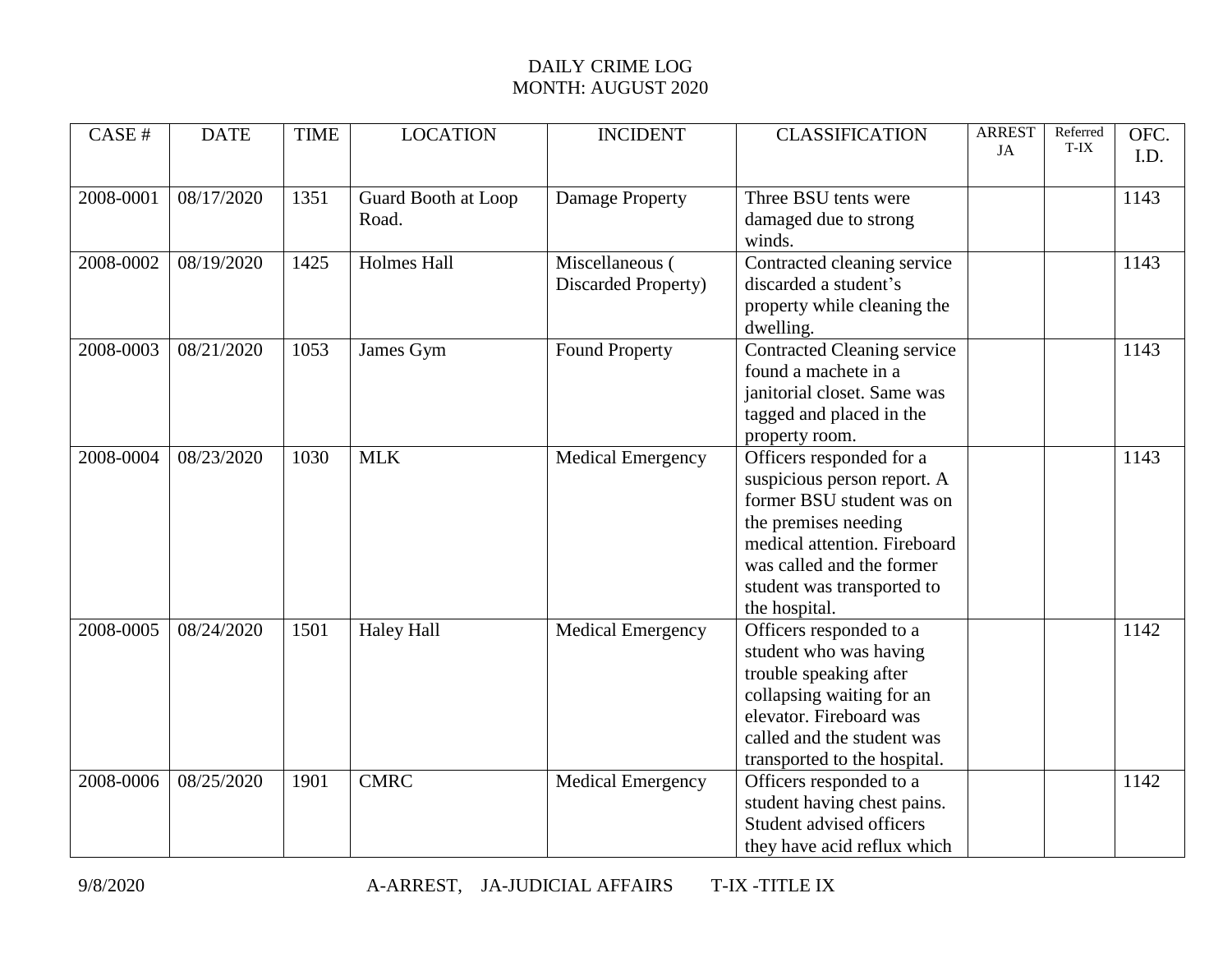## DAILY CRIME LOG MONTH: AUGUST 2020

|           |            |      |             |            | sometimes causes their pain.<br>Fireboard responded and<br>transported to the hospital.                                                                                                                                                                                    |    |      |
|-----------|------------|------|-------------|------------|----------------------------------------------------------------------------------------------------------------------------------------------------------------------------------------------------------------------------------------------------------------------------|----|------|
| 2008-0007 | 08/28/2020 | 2345 | <b>CMRC</b> | <b>CDS</b> | Officers responded to a call<br>for a suspicious person.<br>While on scene in the<br>dwelling, officers observed<br>suspected marijuana in plain<br>view of an open duffle bag.<br>Same was seized, tested and<br>placed in property for<br>destruction.                   | JA | 1155 |
| 2008-0008 | 08/30/2020 | 2358 | <b>CMRC</b> | <b>CDS</b> | Officers responded to a call<br>for an unauthorized entry<br>into a residential dwelling.<br>While on scene, officers<br>observed suspected<br>marijuana in plain view on<br>the kitchen counter. Same<br>was seized, tested and<br>placed in property for<br>destruction. | JA | 1142 |
|           |            |      |             |            |                                                                                                                                                                                                                                                                            |    |      |
|           |            |      |             |            |                                                                                                                                                                                                                                                                            |    |      |
|           |            |      |             |            |                                                                                                                                                                                                                                                                            |    |      |
|           |            |      |             |            |                                                                                                                                                                                                                                                                            |    |      |
|           |            |      |             |            |                                                                                                                                                                                                                                                                            |    |      |
|           |            |      |             |            |                                                                                                                                                                                                                                                                            |    |      |
|           |            |      |             |            |                                                                                                                                                                                                                                                                            |    |      |
|           |            |      |             |            |                                                                                                                                                                                                                                                                            |    |      |
|           |            |      |             |            |                                                                                                                                                                                                                                                                            |    |      |
|           |            |      |             |            |                                                                                                                                                                                                                                                                            |    |      |